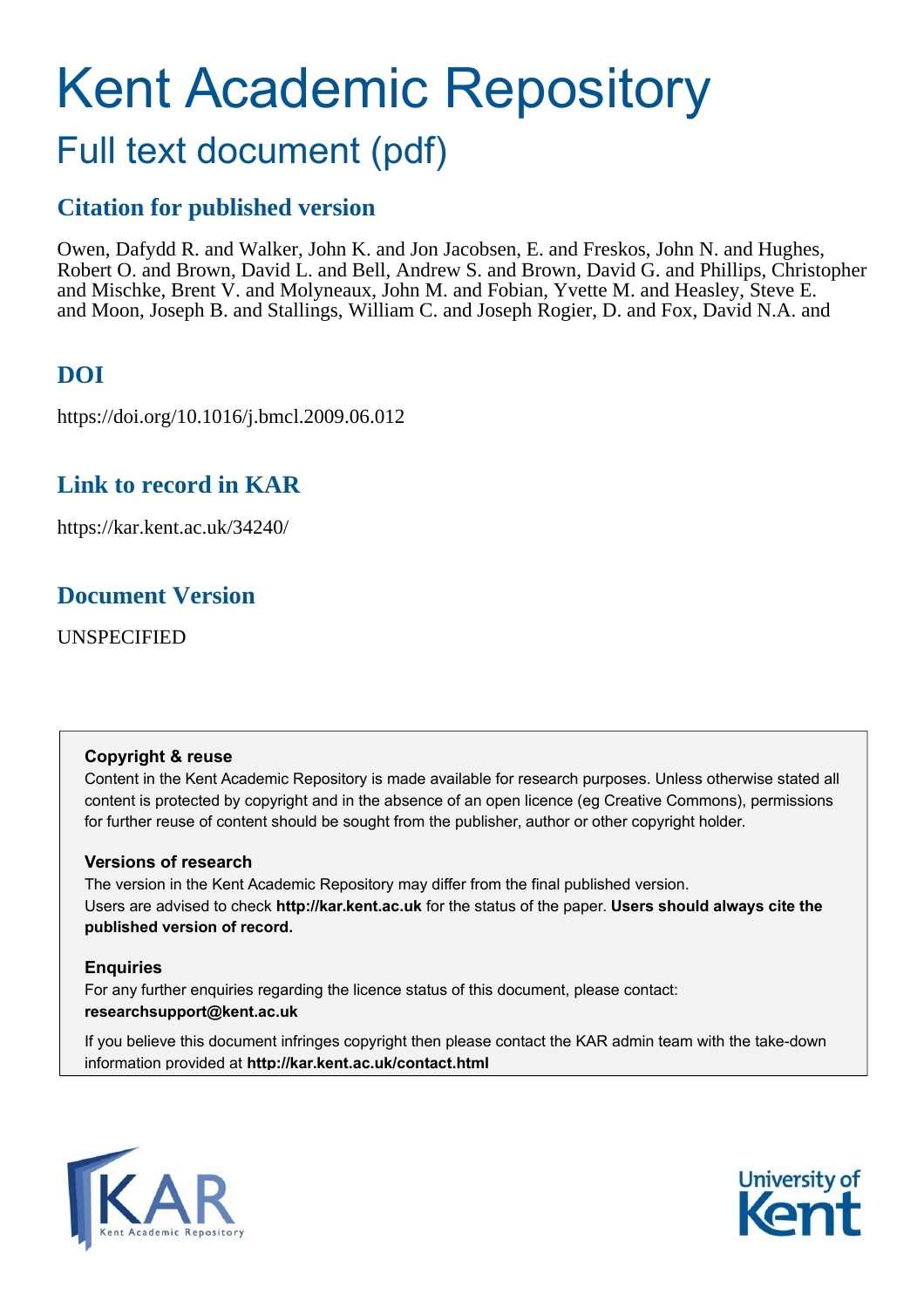<span id="page-1-0"></span>

Contents lists available at [ScienceDirect](http://www.sciencedirect.com/science/journal/0960894X)

### Bioorganic & Medicinal Chemistry Letters



journal homepage: [www.elsevier.com/locate/bmcl](http://www.elsevier.com/locate/bmcl)

## Identification, synthesis and SAR of amino substituted pyrido[3,2b]pyrazinones as potent and selective PDE5 inhibitors

Dafydd R. Owen <sup>a</sup>, John K. Walker <sup>b,</sup>\*, E. Jon Jacobsen <sup>b</sup>, John N. Freskos <sup>b</sup>, Robert O. Hughes <sup>b</sup>, David L. Brown <sup>b</sup>, Andrew S. Bell <sup>a</sup>, David G. Brown <sup>a</sup>, Christopher Phillips <sup>a</sup>, Brent V. Mischke <sup>b</sup>, John M. Molyneaux <sup>b</sup>, Yvette M. Fobian <sup>b</sup>, Steve E. Heasley <sup>b</sup>, Joseph B. Moon <sup>b</sup>, William C. Stallings <sup>b</sup>, D. Joseph Rogier <sup>b</sup>, David N. A. Fox <sup>a</sup>, Michael J. Palmer <sup>a</sup>, Tracy Ringer <sup>a</sup>, Margarita Rodriquez-Lens <sup>a</sup>, Jerry W. Cubbage <sup>b</sup>, Radhika M. Blevis-Bal <sup>b</sup>, Alan G. Benson <sup>b</sup>, Brad A. Acker <sup>b</sup>, Todd M. Maddux <sup>b</sup>, Michael B. Tollefson <sup>b</sup>, Brian R. Bond <sup>c</sup>, Alan MacInnes <sup>c</sup>, Yung Yu <sup>c</sup>

a Department of Chemistry, Pfizer Global Research and Development, Ramsgate Road, Sandwich, Kent CT13 9NJ, UK

<sup>b</sup> Department of Chemistry, Pfizer Global Research and Development, Chesterfield Parkway West, St. Louis, MO 63017, USA

<sup>c</sup> Department of Biology, Pfizer Global Research and Development, Chesterfield Parkway West, St. Louis, MO 63017, USA

#### article info

Article history: Received 8 May 2009 Revised 29 May 2009 Accepted 2 June 2009 Available online 6 June 2009

Keywords: PDE5 PDE6 PDE11 Inhibitors

#### **ABSTRACT**

A new class of potent and selective PDE5 inhibitors is disclosed. Guided by X-ray crystallographic data, optimization of an HTS lead led to the discovery of a series of 2-aryl, (N8)-alkyl substituted-6-aminosubstituted pyrido[3,2b]pyrazinones which show potent inhibition of the PDE5 enzyme. Synthetic details and some structure–activity relationships are also presented.

 $©$  2009 Elsevier Ltd. All rights reserved.

Cyclic guanidine monophosphate (cGMP) is a second messenger for nitric oxide and atrial natriuretic peptide. Increasing levels of cGMP activates protein kinase G which through phosphorylation of other downstream proteins promotes vasorelaxation. Phosphodiesterase type 5 (PDE5) is widely expressed in smooth muscle, lung, kidney and platelets and plays a major role in regulating intracellular levels of cGMP through degradation of cGMP to the inactive 5'-GMP.<sup>[1](#page-3-0)</sup> For this reason, PDE5 inhibitors were originally studied as potential anti-hypertensive or antianginal agents. The discovery of the potent PDE5 inhibitor sildenafil (Viagra®), [Figure](#page-0-0) [1](#page-0-0), led to breakthrough therapies for male erectile dysfunction and has spurred development of additional PDE5 agents such as vardenafil (Levitra®) and tadalafil (Cialis ®).<sup>[2,3](#page-3-0)</sup> More recently, sildenafil was approved for the treatment of pulmonary hypertension (Revatio ) further illustrating the potential of PDE5 inhibitors as therapeutic agents.[4](#page-3-0)

As the potential therapeutic uses of PDE5 inhibitors grow there is an increasing need to develop new classes of inhibitors more suitable for chronic usage. One liability of the current marketed

\* Corresponding author. Tel.: +1 636 247 8895.



Figure 1.

class of inhibitors is a less than ideal selectivity profile against other members of the PDE family.<sup>5-7</sup>

As part of our on-going effort<sup>[8](#page-3-0)</sup> to identify potent, selective, and long-acting PDE5 inhibitors, a high-throughput screen of the Pfizer compound file was initiated. The screen yielded the phenyl substituted quinolin-4-one derivative 1 [\(Fig. 1](#page-0-0)) as a potent PDE-5 inhibitor (IC<sub>50</sub> = 51 nM) but with poor selectivity for PDE6 (IC<sub>50</sub> = 6 nM).

To facilitate further optimization of this lead, we obtained an Xray crystal structure of 1 bound in the active site of PDE5 $9$  (see Fig. 2). A comparison between 1 and sildenafil in the active site revealed the  $n$ -propyl group of 1 fits into the lipophilic pocket

E-mail address: [john.k.walker@pfizer.com](mailto:john.k.walker@pfizer.com) (J.K. Walker).

<sup>0960-894</sup>X/\$ - see front matter © 2009 Elsevier Ltd. All rights reserved. doi:10.1016/j.bmcl.2009.06.012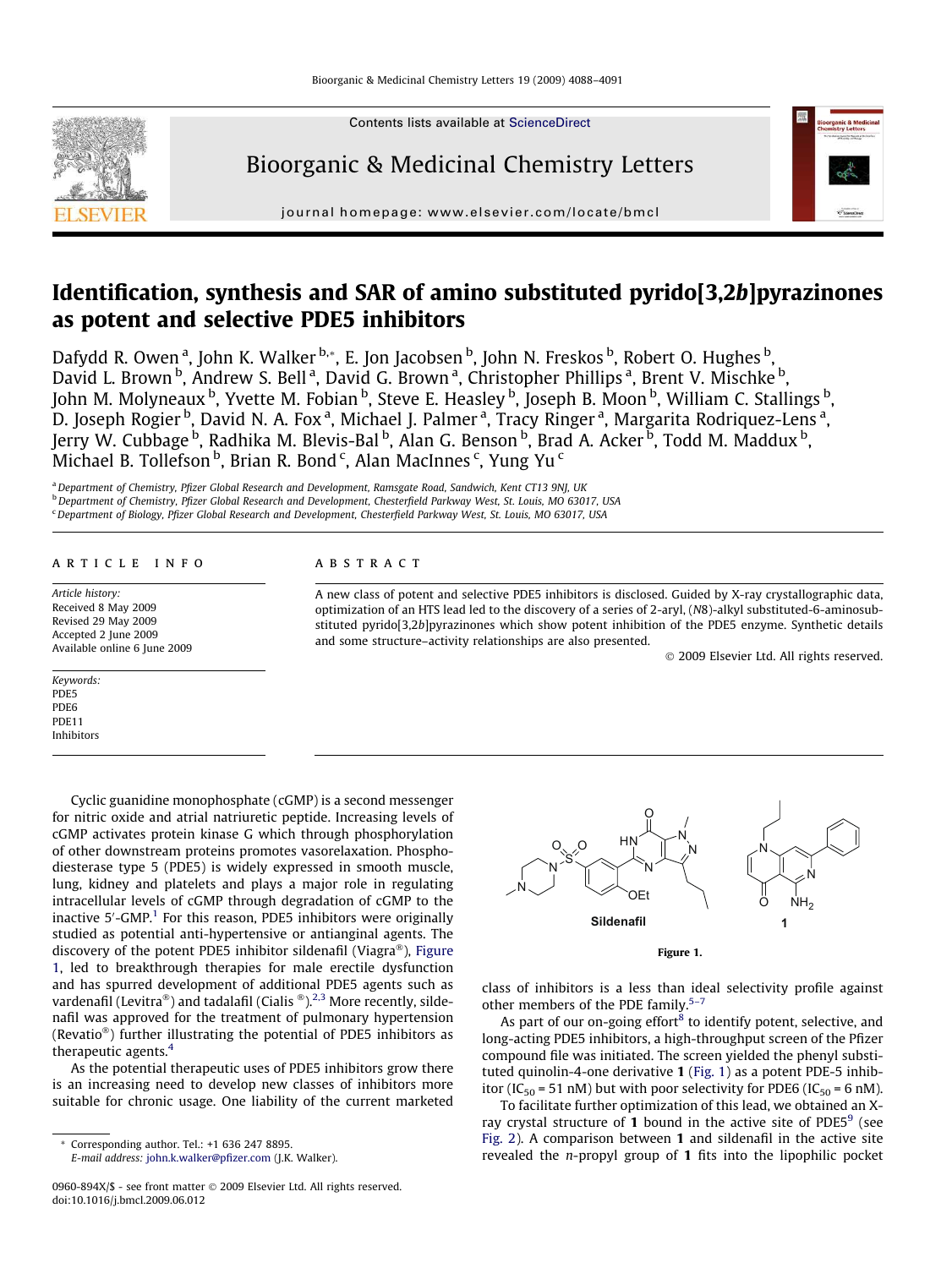<span id="page-2-0"></span>

Figure 2. Overlay of co-crystal structure for compound 1 (orange) and sildenafil (purple) in the active site.

occupied by the ethoxy group of sildenafil. Additionally, the phenyl ring of 1 pointed into a deep lipophilic pocket not occupied by sildenafil. Finally, inspection of the crystal structure revealed that the solvent exposed space, occupied by the sulfonylpiperazine group in sildenafil, was unoccupied by 1 suggesting a potential handle for physical property and PK modulation via the incorporation of polar functionality ([Fig. 3](#page-1-0)).

Our enthusiasm for 1 was tempered, however, by concerns over the drug ability of the quinolin-4-one scaffold. In addition, 1 was plagued by an inefficient and lengthy synthesis which presented limited handles for systematic modification. The crystal structure of 1 suggested that replacement of the quinolin-4-one system, to address these concerns, with similarly substituted 6, 6 fused ring systems should be tolerated. We first explored this idea by examining a small set of related 2-quinolones represented by 2 [\(Fig. 2\)](#page-1-0). We were pleased to find compound 2 maintained activity on PDE5  $(IC_{50} = 25 \text{ nM})$  and, more importantly, demonstrated some selectivity against PDE6 (sixfold). While encouraged by this result we also viewed the 2-quinolone scaffold to be a non-optimal template suffering from high lipophilicity and the presence of a potential Michael acceptor. Building off compound 2, we next turned our attention to the dihydropyrazinone core exemplified by compound **3.** Gratifyingly, **3**, which has a lower  $\log D$  and lacks the Michael acceptor, also maintained similar potency and selectivity to 2 (PDE5 IC<sub>50</sub> = 2 nM, PDE6 IC<sub>50</sub> = 20 nM); however the aqueous solubility of this series was still poor. Similar to what we observed in the analysis of 1 the crystal structure of 3 (not shown) bound to PDE5 suggested that the lower left region of the molecule pointed to solvent and would allow for the incorporation of an ionizable center to potentially improve solubility. Of the 6, 6 ring systems which we envisioned capable of projecting substituents toward



Figure 3. Structure and PDE data for a set of rationally designed inhibitors.



Build out towards solvent front



solvent, the amino-pyrido[3,2b]pyrazinone [\(Fig. 4](#page-1-0)) was particularly attractive as a starting point for further optimization.

In addition to allowing for the incorporation of a third substituent, the pyrazinones could be obtained through a flexible synthesis that would allow for rapid generation of SAR for each of the three regions. Furthermore, compound 4 would strike a good balance between decreasing lipophilicity and maintaining the same binding mode observed with the previous leads as depicted in [Figure 5](#page-1-0).

Toward these ends, we initiated efforts to prepare analogs in the pyridazinone template. Synthesis of the pyridopyrazinones was carried out according to [Scheme 1.](#page-1-0) Reaction of a primary amine



Figure 5. Overlay of co-crystal structure of compound 1 (green) with the minimized conformation of 3 (orange) and prototype pyridazinone inhibitor 22 (blue).



Scheme 1. General synthetic scheme to the pyridopyrazinone scaffold. Reagents and conditions: (a)  $R^1CH_2NH_2$ , Na<sub>2</sub>CO<sub>3</sub>, *iPrOH*, 0–20 °C; (b) 55 PSI H<sub>2</sub>, Raney Ni; (c) oxalic acid, 4 N HCl, reflux 16 h; (d) oxalyl chloride, DMF,  $CH_2Cl_2$ ; (e)  $R^2NH_2$ ,  $Et_3N$ ,  $CH_2Cl_2$ ; (f) aryl boronic acid, Pd(Ph<sub>3</sub>)<sub>4</sub>,Na<sub>2</sub>CO<sub>3</sub> glyme:H<sub>2</sub>0 (5:1), reflux 24 h.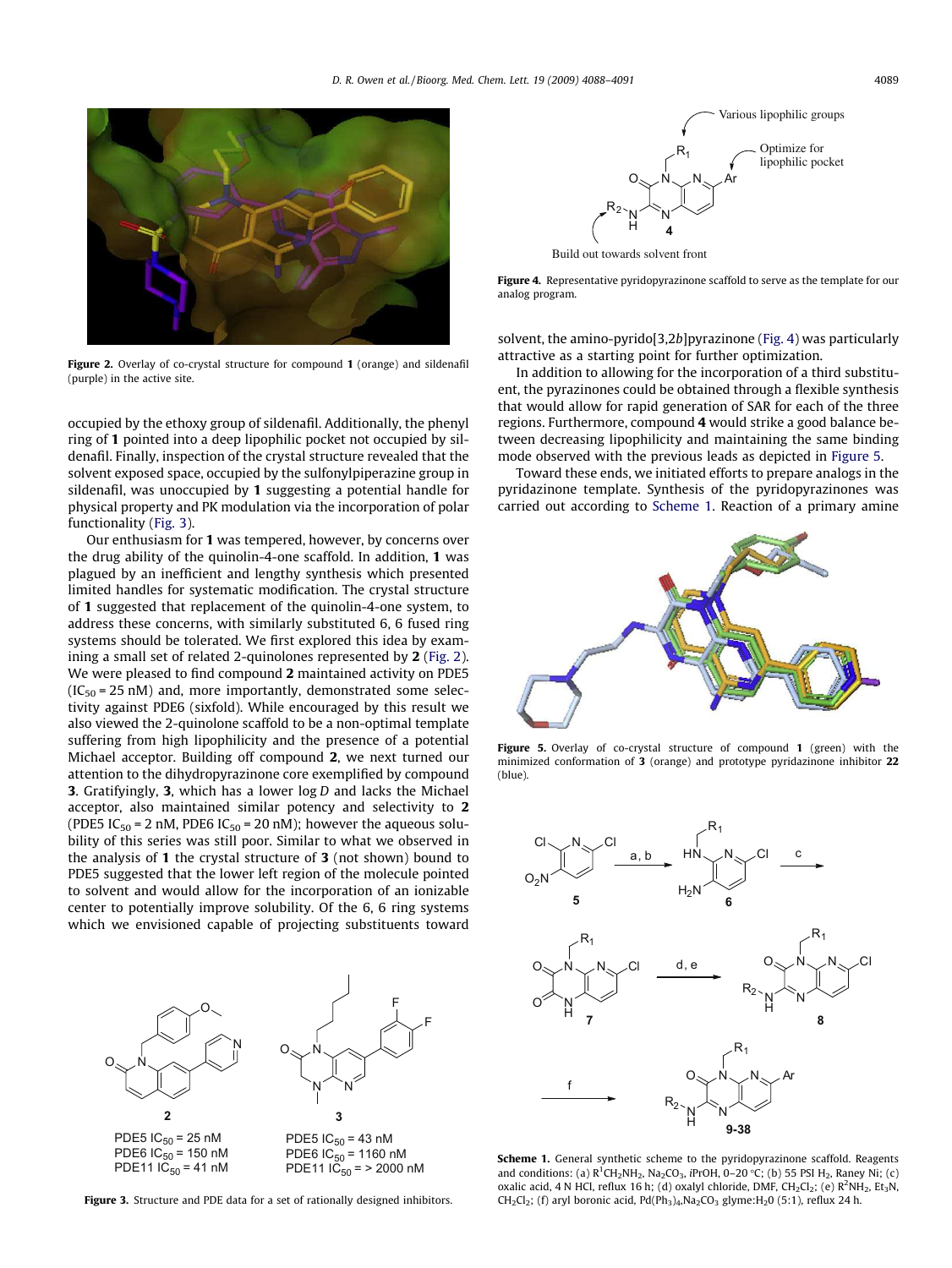#### <span id="page-3-0"></span>Table 1

Structure–activity relationships for the  $\mathsf{R}^{1}$  and  $\mathsf{R}^{2}$  positions



|                  |              |             |                           |         | PDE isoforms <sup>a</sup> |        |  |
|------------------|--------------|-------------|---------------------------|---------|---------------------------|--------|--|
| #                | R1           | R2          | $\mathsf X$               | 5       | 6                         | 11     |  |
| $\boldsymbol{9}$ | OMe          | wwwww       | $\boldsymbol{\mathsf{H}}$ | 1.3     | $10.1\,$                  | 345    |  |
| 10               | wwww<br>-OMe | wwwww       | $\mathbf F$               | $2.0\,$ | $11.6\,$                  | 482    |  |
| 11               | wwwww        |             | $\boldsymbol{\mathsf{H}}$ | $2.5\,$ | 375                       | 474    |  |
| $\mathbf{12}$    | wwwww        |             | $\boldsymbol{\mathsf{H}}$ | 20.3    | 920                       | 970    |  |
| 13               | wwww         |             | $\boldsymbol{\mathsf{H}}$ | 2.7     | 910                       | 390    |  |
| 14               | wwww         | $\mathbf H$ | $\boldsymbol{\mathsf{H}}$ | 28.5    | 114                       | 145    |  |
| 15               |              |             | $\boldsymbol{\mathrm{H}}$ | 3.0     | 459                       | 324    |  |
| 16               |              | wwww        | H                         | $4.6\,$ | 240                       | 405    |  |
| 17               |              | wwww        | F                         | $1.6\,$ | 195                       | 213    |  |
| 18               |              |             | $\boldsymbol{\mathsf{H}}$ | 13.4    | 871                       | 558    |  |
| 19               | wwww         | $\sim$      | $\boldsymbol{\mathsf{H}}$ | 3.5     | >2000                     | 90.9   |  |
| 20               |              | monon<br>O  | $\mathsf F$               | 52.5    | 979                       | 1,660  |  |
| 21               | O            |             |                           |         | H 149 $ND^b$ $ND^b$       |        |  |
| 22               |              |             |                           | H 22.4  | >2000                     | >2000  |  |
| 23               |              | wwww        |                           |         | H 33.3 1850               | >2000  |  |
| 24               | wwww         |             | H                         |         | 224 $ND^b$                | $ND^b$ |  |

<sup>a</sup> Assay protocols can be found in Ref. 10  $IC_{50}$  values are reported in nM. **b** ND; Not Determined.

with 2.6-dichloro-3-nitropyridine (5) occurred selectively at the 2position and gave amino-substituted pyridine 6. Reduction of the nitro group followed by reaction with oxalic acid/HCl gave rise to the intermediate dione 7. In turn, 7 was exposed to oxalyl chloride in the presence of DMF to give a chloroimidate intermediate which upon exposure to either a primary or secondary amine under mildly basic conditions yielded amino-substituted pyridopyrazinone compound 8. With both the  $R^1$  and  $R^2$  variables introduced the synthesis was completed by standard Suzuki coupling of 8 with various aryl boronic acids to give analogs 9–38.

[Table 1](#page-2-0) presents structure–activity relationships (SAR) of a representative set of analogs aimed at probing the breadth and scope of both the  $R<sup>1</sup>$  and  $R<sup>2</sup>$  substituents. Initially, we focused on analogs with the aryl substituent fixed as either the 4-fluorophenyl or 3,4 difluorophenyl group. In general, the SAR highlighted that PDE5 activity was more sensitive to the nature of the  $R<sup>1</sup>$  substituent than to the  $\mathbb{R}^2$  substituent. We identified several analogs with PDE5 potency in the low nanomolar range with varying degrees of selectivity against PDE 6 and 11. For example, when  $R^1$  was p-methoxyphenyl (e.g., 9–10) we obtained potent analogs in the single digit nanomolar range with good selectivity  $(\sim 100 \times)$  against PDE11 but only modest selectivity against PDE6. The 3,5-difluorophenyl analog, 13 was found to be potent against PDE5 but also shows good selectivity against both PDE6 and PDE11. Pyridyl groups were also explored with the 3-pyridyl analog, 11 being preferred as it

#### Table 2

Structure-activity relationships for the  $R<sup>1</sup>$  and Ar positions when  $R<sup>1</sup>$  is cyclohexylmethyl





<sup>a</sup> Assay protocols can be found in Ref. 10  $IC_{50}$  values are reported in nM.